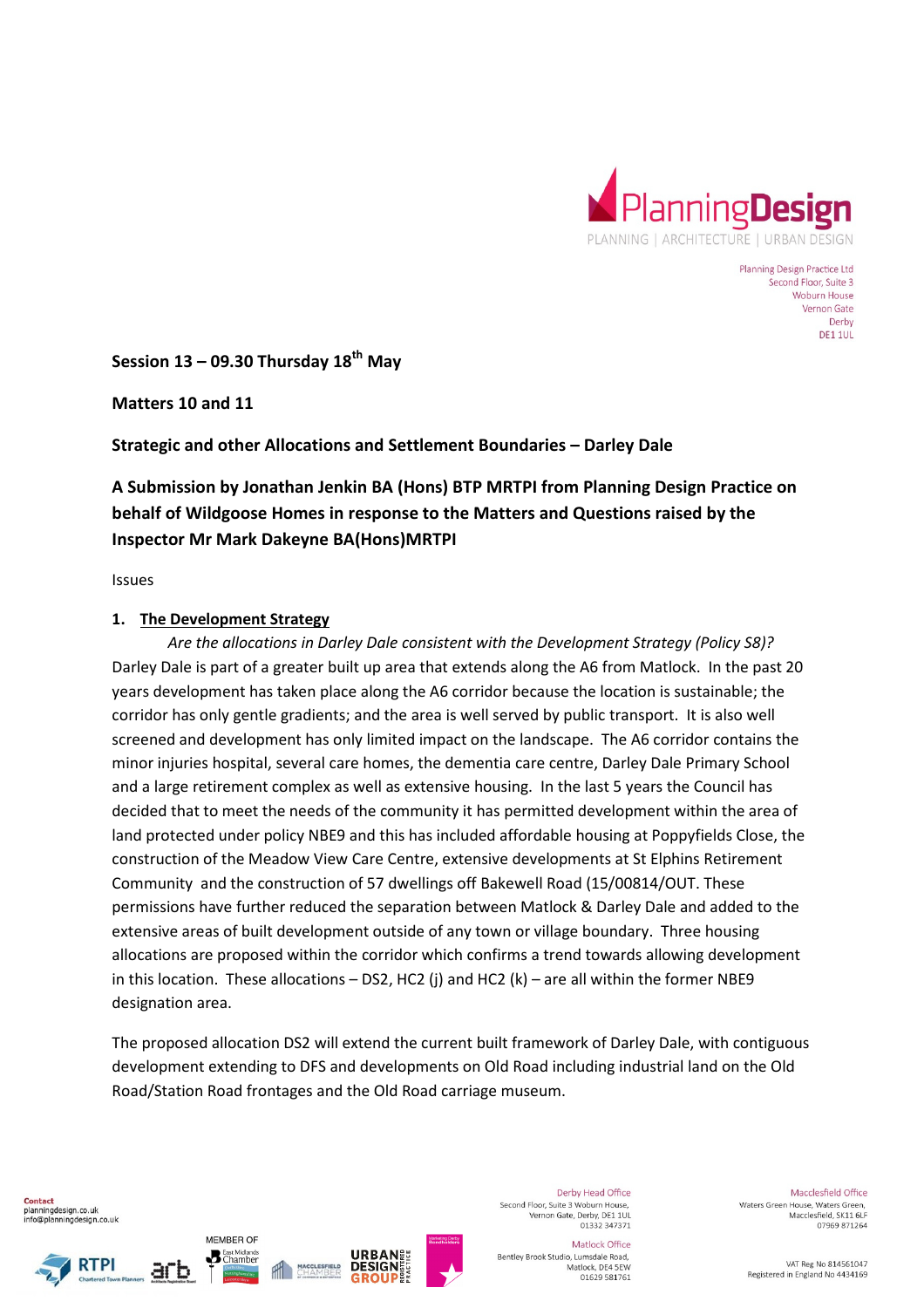In this context the protection of the individual character of Darley Dale as a separate settlement has little merit as a driver for change. The opportunity should be taken to direct more development towards the corridor to take up the potential shortfall from the Halldale Quarry and Cawdor Quarry legacy sites in Matlock and the Stancliffe Quarry site in Darley Dale which have significant viability and delivery issues. New housing sites could therefore be located within an extended urban area, with areas of open space and open land on the higher hillsides protected to maintain the separation of Upper Hackney and to protect the wider landscape. It is these upper slopes which are prominent from the Peak District National Park.

The land between the current Settlement Boundaries of Matlock & Darley Dale contains key community services and facilities, making the location very sustainable. If the opportunity is not taken to develop the corridor further then the approach being taken by the council will be contrary to sustainable development objectives of Policy S8.

Protecting the A6 Corridor from further housing development would deprive the people of Matlock & Darley Dale of the opportunity of a range of suitable and deliverable housing sites including the delivery of affordable housing which cannot be delivered at Halldale, Cawdor or from Stancliffe.

There is plenty of land that is accessible in sustainable locations, particularly between Matlock and Darley Dale; for example there is an appeal pending for 60 dwellings off Old Road which could make up part of the shortfall caused by a lack of housing land supply and the potential loss of the quarry sites.

### **2. Land at Stancliffe Quarry**

*Is the site deliverable in the timescales envisaged by the SHELLA having regard to constraints, infrastructure and viability?* 

*In particular what are the implications for deliverability of ecological constraints, contamination, rock faces, stability and the mineral resource?* 

The land lies to the north west of Darley Dale and is a large stone quarry which is assessed in the SHLAA (site 281) as having several significant constraints including impacts on the Historic Environment, including a proposed new access; impact on trees and protected woodland and its relative distances from medical services and facilities. There are material policy objections (the site forms part of NBE9 (protected in the adopted Local Plan) and it is a site previously set aside for Leisure Development – Policy L5. There are significant viability and deliverability issues which have not been addressed.

**Contact** planningdesign.co.uk info@planningdesign.co.uk







MEMBER OF

**B** East Midlands



Derby Head Office Second Floor, Suite 3 Woburn House. Vernon Gate, Derby, DE1 1UL<br>01332 347371

Macclesfield Office Waters Green House, Waters Green. Macclesfield, SK11 6LF 07969 871264

Matlock Office Bentley Brook Studio, Lumsdale Road, Matlock, DE4 5EW 01629 581761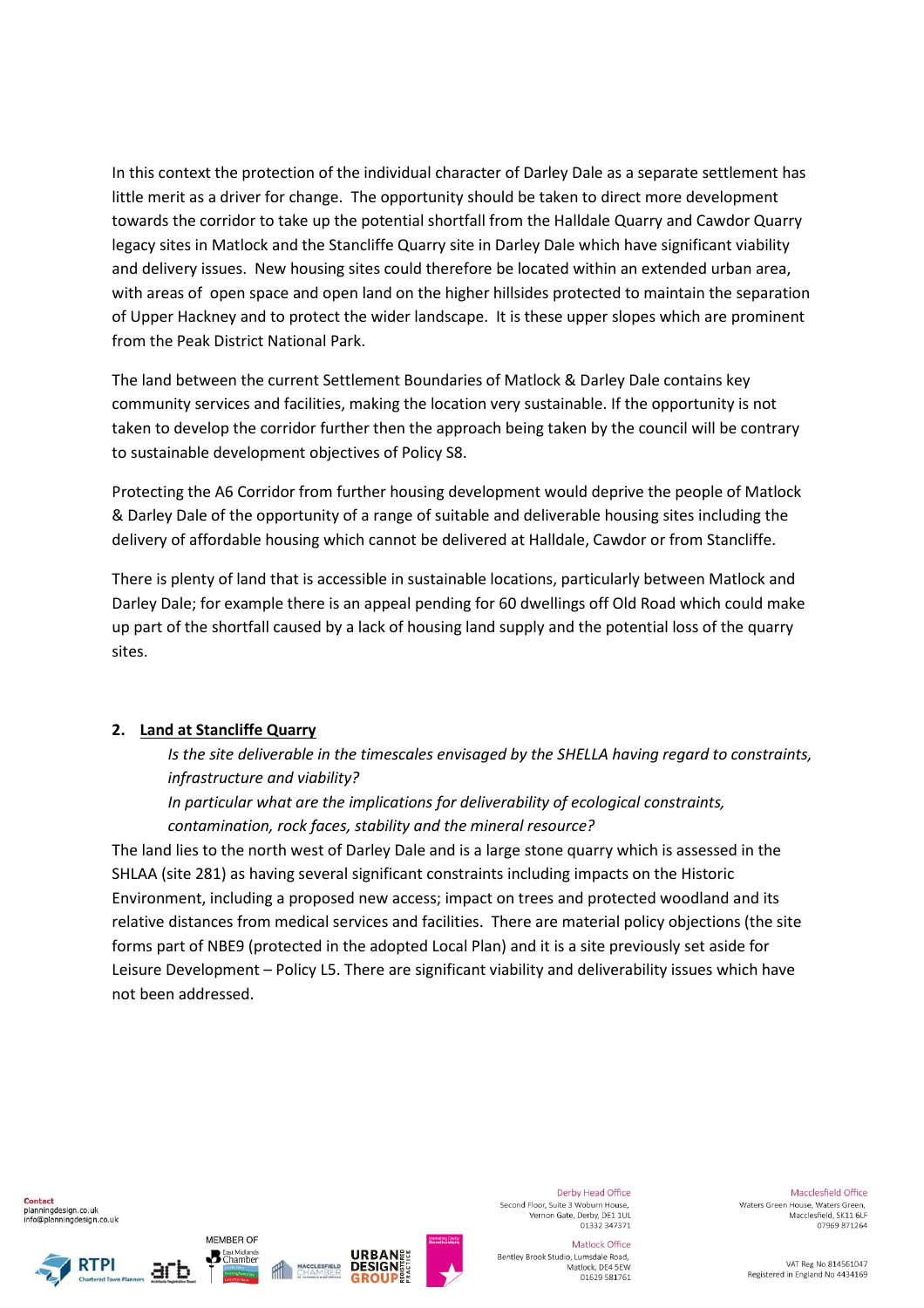Planning Application 15/00640/OUT for 60 dwellings was considered by Planning Committee on the 7<sup>th</sup> December 2015 with a recommendation for refusal. There is a County Council Breach of Condition Notice related to the existing minerals planning permission for the full restoration of the quarry which I believe remains unresolved. There was a lack of information with the application and a failure to appraise the impact of development. The housing layout was considered poor and there was no provision for affordable housing and no viability appraisal.

The SHLAA envisaged the delivery of 100 homes within 5 years. However, I am not aware of any preliminary work which may have been undertaken to assess the ecological constraints, contamination, rock face stability and protection of the mineral resource. It is premature to put forward a site as an allocation without this basic evidence because without it the viability and deliverability of the site cannot be quantified.

It is because of the multiple constraints and problems with the site that Policy DS3 is so wide ranging. The policy seeks to address the shortfall in available evidence but in doing so shows clearly the work that is needed. At this time the allocation should be dropped from the plan and other land within the Darley Dale area should be brought forward.

## **3. Other Housing Allocations**

*Are the sites deliverable in the timescales envisaged by the SHELLA having regard to constraints, infrastructure and viability?* 

The other housing allocations in Darley Dale are sites:-

- HC2(h) Land at Old Hackney Lane
- HC2(i) Land off Old Hackney Lane
- HC2(i) Land to the Rear of former RBS
- Hc2(k) Land off Normanhurst Park

All these sites we believe are deliverable within the timeframes which have been set out. Access is good for each site they are well related to existing built development and we are not aware of any infrastructure constraints which would prevent development from coming forward. However, the above sites will only deliver 234 dwellings and additional land will need to be found to ensure that the council can meet its OAN and its five year housing land supply.

It should be noted that three of the four allocations lie outside the proposed Settlement Boundaries of either Matlock or Darley Dale. Changes to the boundaries will be needed to encapsulate existing built development and the housing allocation sites.

### **4. The Strategic Gap – Policy PD10**

MEMBER OF

**B** East Midlands

*Is a strategic gap policy necessary taking into account other policies in the plan ? Is the extent of the gap justified?* 



**RTPI** 





Derby Head Office Second Floor, Suite 3 Woburn House. Vernon Gate, Derby, DE1 1UL<br>01332 347371

Bentley Brook Studio, Lumsdale Road,

Matlock Office

Matlock, DE4 5EW

01629 581761

Macclesfield Office Waters Green House, Waters Green. Macclesfield, SK11 6LF 07969 871264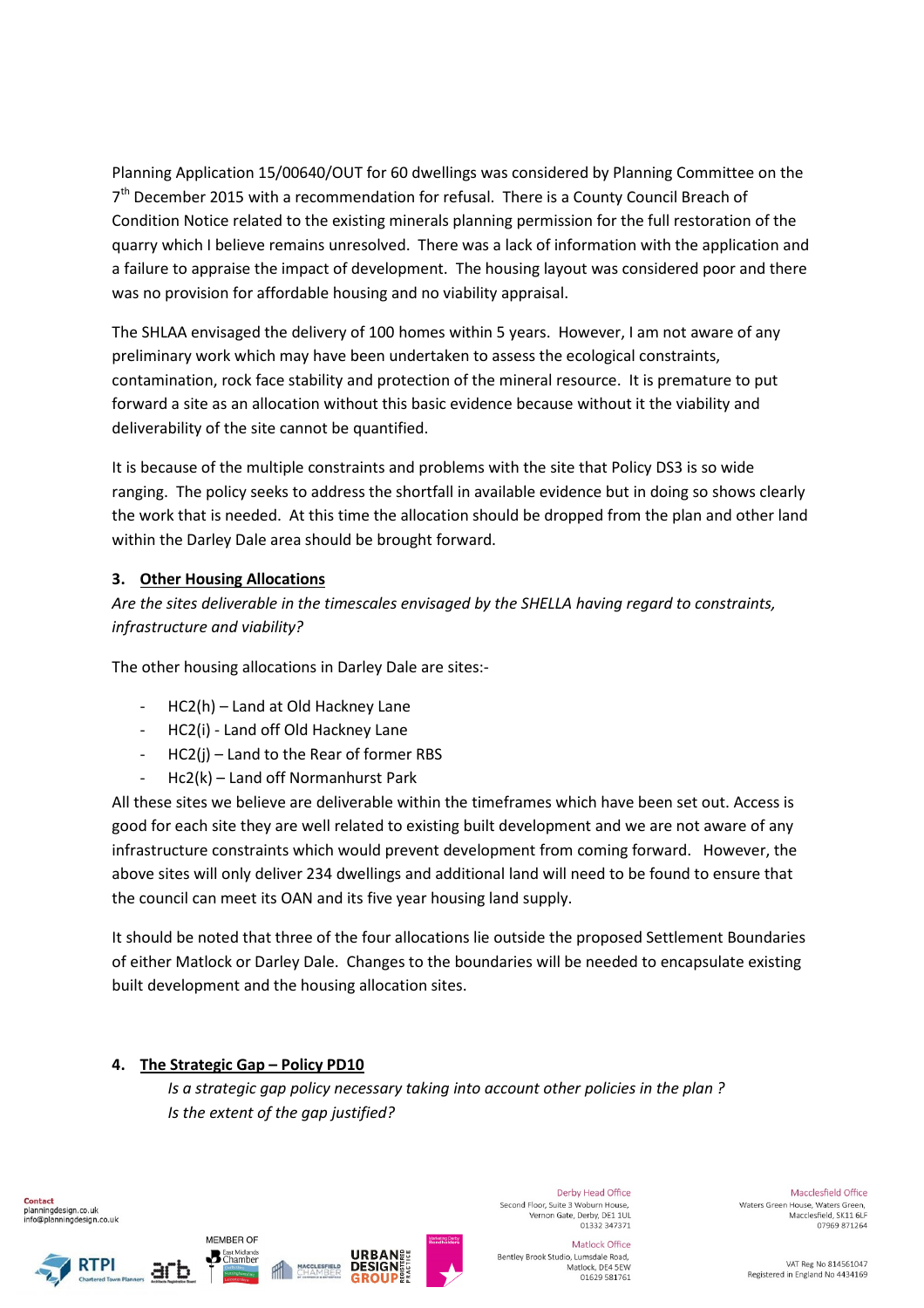In previous submissions I have raised significant objections to this policy and I welcome the questions raised by the Inspector.

Firstly, the policy is not a strategic gap policy because it does not seek to protect a clear gap between settlements in the normal sense. The "gap" runs along and around the A6 and seeks to protect views from the road. It is not a continuous gap. There is about a 2 mile space between the Settlement Boundaries of both Matlock & Darley Dale but for the reasons set out in my submission at Session 10 and under Point 5 below the extent of existing and proposed development should form part of both adjoining settlements.

The policy PD10 is a continuation of the adopted Local Plan policy NBE9. However, the extent of land included within the policy has significantly reduced as a result of development taking place against policy but allowed because of the wider benefits to the communities of both Matlock & Darley Dale. It is the sustainable location that the A6 corridor presents that has led to development taking place.

It should be noted that part of the PD10 area now has planning permission for 57 dwellings. This permission for Code M4 (3) housing will be implemented and on the attached plan the land indicated should be removed from the policy.

The Council has sought to justify the 'gap' in Paragraph 4.45 of the submission draft on the basis of the Peak Sub Region Open Space Study in 2009, the stated purpose of which was to protect the identity of the two settlements and ensure there is no coalescence.

This would make more sense if policy PD10 represented a clear gap between built up areas but it does not. The largest "gap" between built up areas is between Lower Hackney and Station Road in Darley Dale. However, this gap is being significantly reduced by the development of housing site HC2 (j) which will extend continuous development to the DFS complex and Old Road.

As part of the evidence base the Council instructed Wardell Armstrong to prepare a District Wide landscape sensitivity report. That report concluded that the land identified by PD10 (and the previous NBE9) was sensitive because of the policy rather than its value in landscape terms.

Having submitted two planning applications for housing on land covered by PD10 in 2015 and 2016 very few objections from local residents were received. The first opposite the Meadow View Care Centre was approved at committee (15/00814/OUT) for 57 dwellings and the second on Old Road (16/00041/OUT) for 60 dwellings is pending an appeal, with a hearing scheduled for  $16^{th}$  May 2017. Most residents and local people see the area as part of the built framework of Matlock and Darley Dale and show little concern about further development. The completion of the cycle link between Matlock and Rowsley strengthens the boundary of built development to the railway line from Matlock to Darley Dale.

Contact planningdesign.co.uk info@planningdesign.co.uk





MEMBER OF

**B** East Midlands



Derby Head Office Second Floor, Suite 3 Woburn House. Vernon Gate, Derby, DE1 1UL<br>01332 347371

Bentley Brook Studio, Lumsdale Road,

Matlock Office

Matlock, DE4 5EW

01629 581761

Macclesfield Office Waters Green House, Waters Green. Macclesfield, SK11 6LF 07969 871264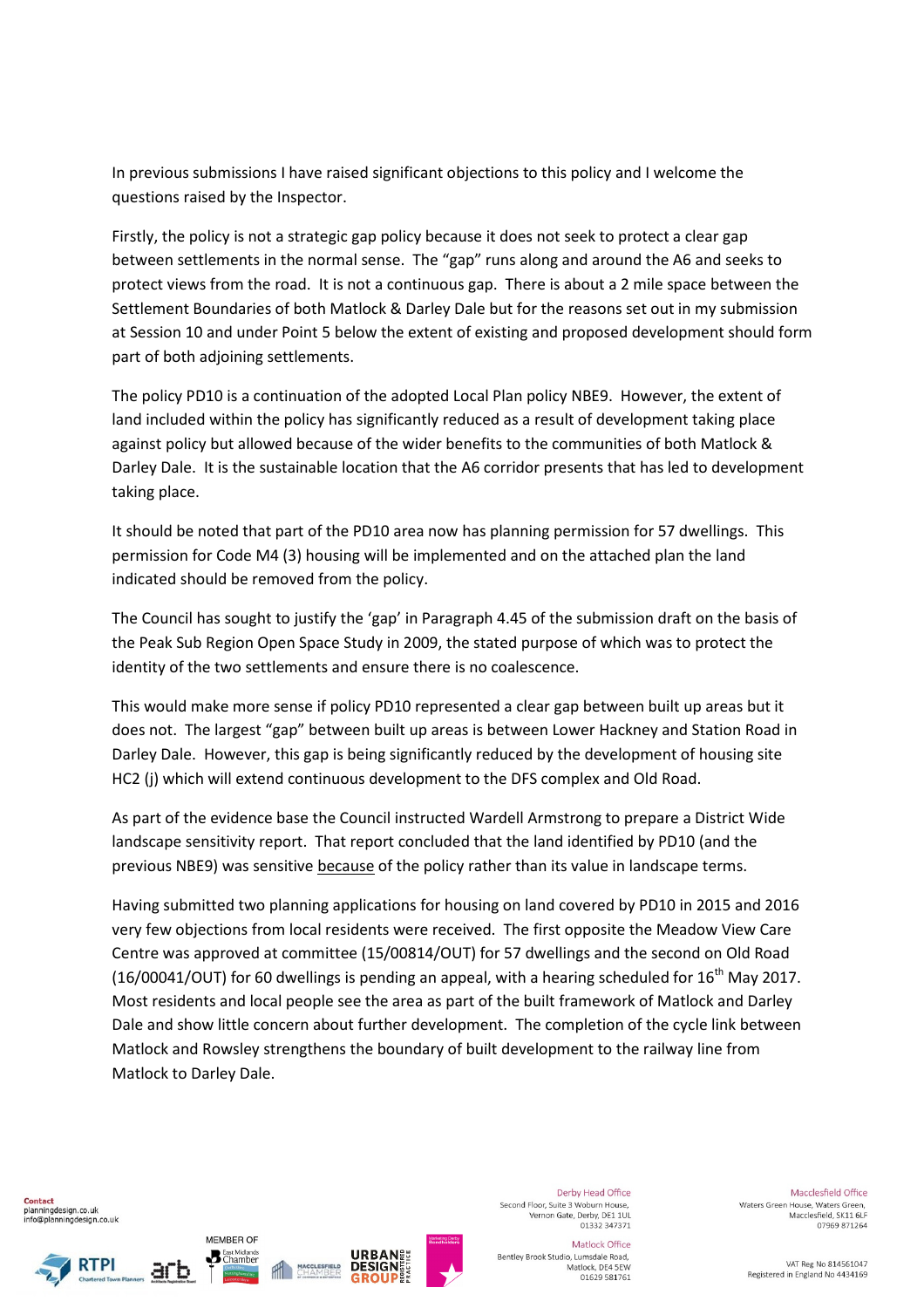Policy PD10 includes the Whitworth Park and land immediately to the North West. It also includes land to the north west of Darley Dale which is undeveloped. The Whitworth Park is an historic park and garden and is protected. Development immediately adjacent to the Park would affect the setting of the park and this land also includes numerous mature Lime trees which help frame the Park and the character of Darley Dale. These are covered by a TPO and this severely limits development. Land North West of Darley Dale is open countryside forming a clear separation between Darley Dale and Northwood. These significant parts of PD10 are covered by other policies in the plan. The remaining parts of PD10 (the area between Matlock and Darley Dale) are fragmented and are of varying quality and importance.

A strategic gap policy is not justified taking in to account other policies in the plan and national policy and guidance. It is also a policy which has not meet the test of time given that the area that was once covered by the strategic gap policy has reduced by more than half. The proposed extent of Policy PD10 is fragmented and will have the effect of preventing development taking place on developable sites within a very sustainable location. The reasons given for including the policy in the new plan date from a single survey in 2009 when housing needs and the need for development were of less importance. Whilst the council may be congratulated by local residents for seeking to steer development to local quarry sites the viability and deliverability of doing so has not been tested and during this examination are likely to be found wanting.

The Council needs to look again at the area between the settlement boundaries of Matlock and Darley Dale for consistency with the rest of the draft plan and the criteria set out in Policy S3. The areas of Hackney, Lower Hackney, Old Road, Darley House, the Whitworth Hospital, Old Hackney Lane, St Elphins and Meadow View should be incorporated into the built framework of Matlock and Darley Dale. Any new housing allocations should be accommodated within revised settlement boundaries including those sites which might come forward on appeal. This would lend to an extension of the built framework with gaps of greenfield undeveloped land. This approach has already been taken at Wirksworth where open land is surrounded by the proposed Middle Peak Quarry Development. It was also an approach that was taken in Matlock with the 2005 adopted plan and the land off Asker Lane.

The Council should produce an Area Action Plan (AAP) for the corridor. It could and should identify a housing allocation for this area, look at infrastructure constraints , infrastructure improvements and come forward with a development brief that will steer development to the most sustainable and appropriate locations. This part of the District can meet the housing needs of the sub-area if Cawdor, Halldale and Stancliffe are not able to come forward for viability and deliverability reasons. A development brief for an Action Area Plan (AAP) would deliver housing sites whilst protecting the wider character of the landscape. It would also allow further land to be safeguarded for development beyond 2033. An AAP with an agreed housing allocation for the corridor would address serious housing shortfalls in the Matlock sub-area and allow the examination to proceed and the Plan adopted.

**Contact** planningdesign.co.uk info@planningdesign.co.uk





MEMBER OF

**B** East Midlands



Derby Head Office Second Floor, Suite 3 Woburn House. Vernon Gate, Derby, DE1 1UL<br>01332 347371

Macclesfield Office Waters Green House, Waters Green. Macclesfield, SK11 6LF 07969 871264

Matlock Office Bentley Brook Studio, Lumsdale Road, Matlock, DE4 5EW 01629 581761